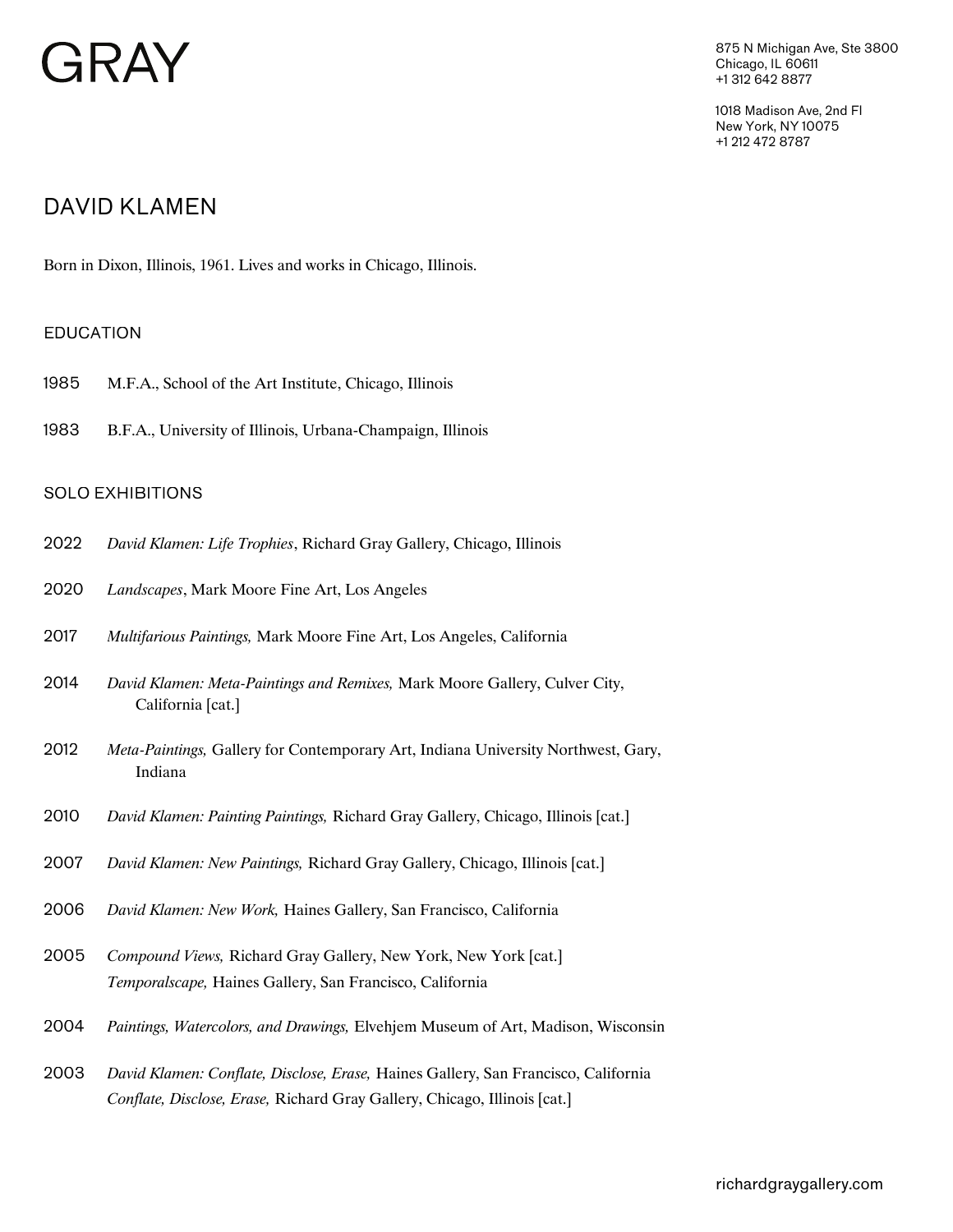- 2002 *Conflate, Disclose, Erase,* Richard Gray Gallery, New York, New York [cat.]
- 2001 *Recent Paintings and Watercolors,* Richard Gray Gallery, New York, New York [cat.]
- 2000 Haines Gallery, San Francisco, California [cat.]
- *Two Large Scale Paintings, Wall Project,* Museum of Contemporary Art, Chicago, Illinois 1999
- 1998 *Index, Icon, Horizon,* Richard Gray Gallery, New York, New York [cat.] Galeria Arte 92, Milan, Italy [cat.]
- 1997 Galleria L'Isola, Trento, Italy
- 1996 *Paintings,* Richard Gray Gallery, Chicago, Illinois [cat.]
- 1995 Galleria L'Isola, Rome, Italy [cat.]
- 1993 *New Drawings,* Richard Gray Gallery, Chicago, Illinois (1994)
- 1991 Cedar Rapids Art Museum, Cedar Rapids, Iowa Galleria L'Isola, Rome, Italy [cat.] Gallery Trimarchi, Bologna, Italy [cat.] Paola Stelzer Gallery, Trento, Italy [cat.]
- 1990 Chicago International Art Exposition, Deson-Saunders Gallery, Chicago, Illinois
- 1989 *Studies and Preliminary Images,* Indiana University Northwest, Gary, Indiana
- 1988 Galleria L'Isola, Rome, Italy [cat.]
- 1987 Marianne Deson Gallery, Chicago, Illinois
- 1986 Freeport Museum, Freeport, Illinois
- 1985 Marianne Deson Gallery, Chicago, Illinois

#### GROUP EXHIBITIONS

- 2021 *Technicolor Constellations*, Rockford Art Museum, Rockford, Illinois
- *Between Them: An Installation Composed of Drawings*, Hosfelt Gallery, San Francisco, California 2019 *David Klamen and Timothy Van Laar*, Simone DeSousa Gallery, Detroit, Michigan

875 N Michigan Ave, Ste 3800 Chicago, IL 60611 +1 312 642 8877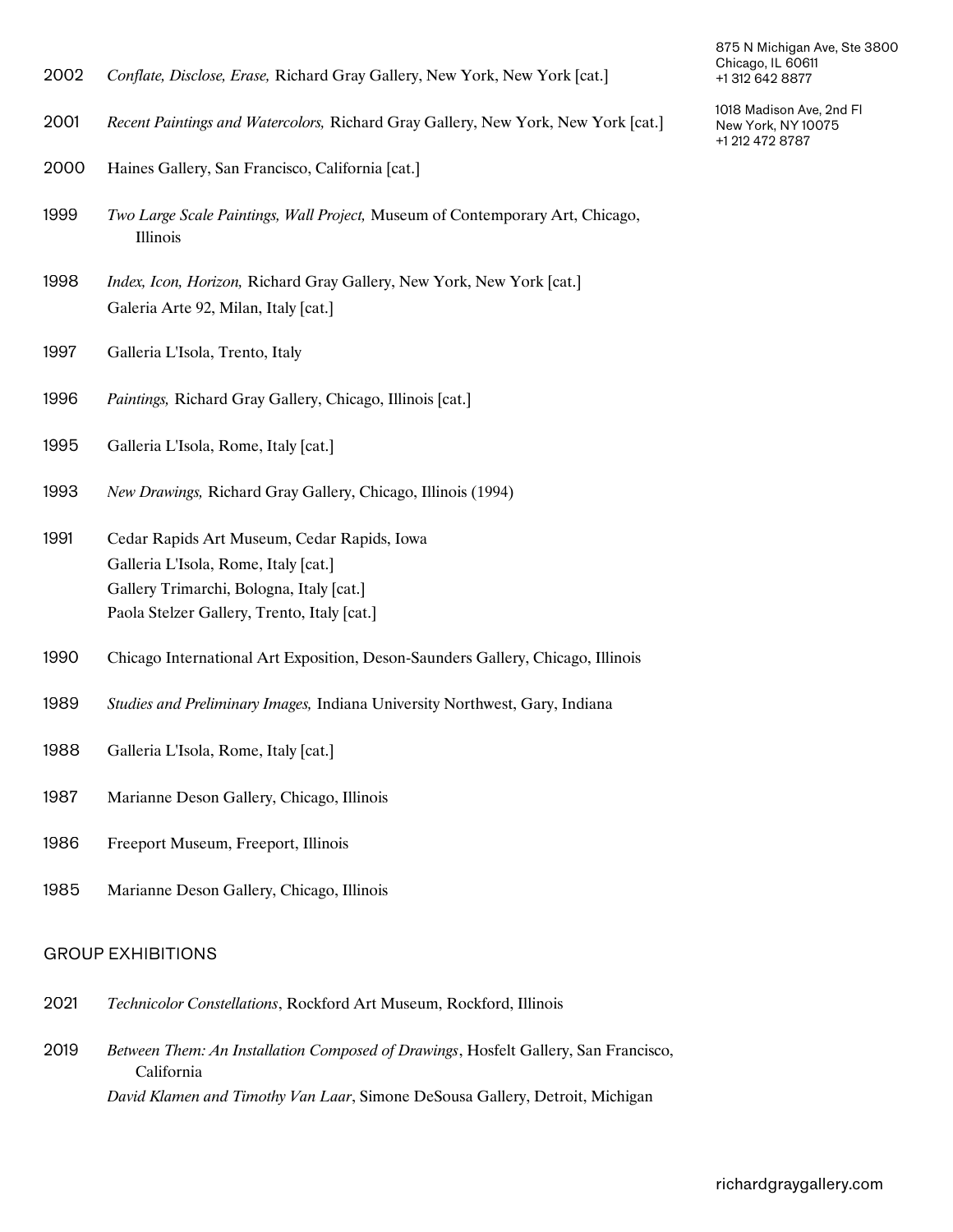| 2018 | <i>Polarities</i> , David Totah Gallery, New York, New York                        |
|------|------------------------------------------------------------------------------------|
|      | Fine Arts Faculty, CVPA Gallery, University of Massachusetts Dartmouth, Dartmouth, |
|      | Massachusetts                                                                      |
|      | Klamen, Knaga, Hulsebos-Spofford, Gallery Northwest, Indiana University Northwest, |
|      | Gary, Indiana                                                                      |

- *Fine Arts Faculty,* CVPA Gallery, University of Massachusetts Dartmouth, Dartmouth, Massachusetts 2017
- 2016 *About Painting,* Simone DeSousa Gallery, Detroit, Michigan *Selections from the Permanent Collection,* Crocker Art Museum, Sacramento, California
- 2015 *Art Culver City Los Angeles,* Mark Moore Gallery, Culver City, California *San Diego Collects,* Museum of Contemporary Art, San Diego, California (2016) *La Palette: The Chicago Palette,* Ed Paschke Art Center, Chicago, Illinois *In Bloom,* Mark Moore Gallery, Los Angeles, California *30/30: Selections from the Permanent Collection,* Illinois State Museum, Chicago, Illinois
- 2014 *35 Years of Public Art,* Chicago Cultural Center, Chicago, Illinois
- 2013 *Modern and Contemporary Masters,* Richard Gray Gallery, Chicago, Illinois
- 2012 *Muse,* Richard Gray Gallery, Chicago, Illinois
- *Indexing the World: Invention, Abstraction and Dissonance,* The Art Center, Highland Park, Illinois 2011
- *Chicago Imagism(s),* Natalie and James Thompson Art Gallery, San José State University, San José, California 2010
- *Modern and Contemporary Masters,* Richard Gray Gallery, Chicago, Illinois and New York, New York 2009
- 2007 *On Paper,* Haines Gallery, San Francisco, California
- 2006 *Director's Choice,* Haines Gallery, San Francisco, California
- 2005 *Ad Infinitum: The Aesthetics of Repetition II,* Haines Gallery, San Francisco, California
- 2004 *Temporalscape,* Haines Gallery, San Francisco, California
- 2002 *Plotting,* Carrie Secrist Gallery, Chicago, Illinois
- 2001 *Thirty-Five Drawings,* Richard Gray Gallery, New York, New York
- 2000 *Bluer,* Carrie Secrist Gallery, Chicago, Illinois

875 N Michigan Ave, Ste 3800 Chicago, IL 60611 +1 312 642 8877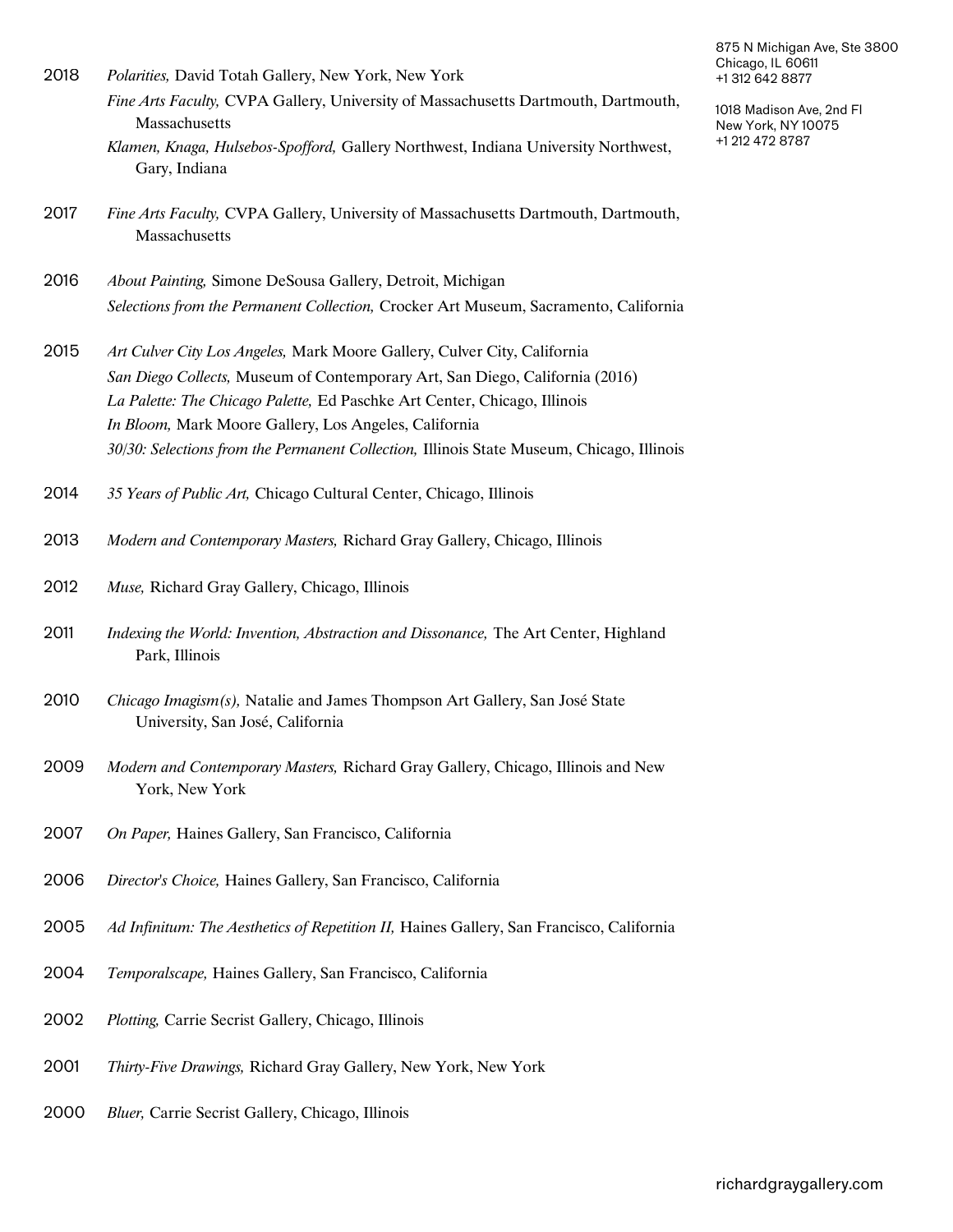*Vermont Studio Center Scholarship Recipients,* Zolla Lieberman Gallery, Chicago, Illinois

- 1999 *The Art of Painting,* Trinity College, Chicago, Illinois
- 1998 *Summer Group Show,* Jason McCoy Gallery, New York, New York
- 1997 *The Chicago-Indiana Connection,* Brauer Museum of Art, Valparaiso, Indiana *Embracing Beauty: Aesthetic Perfection in Contemporary Art, Huntsville Museum of Art,* Huntsville, Alabama
- 1996 *Art in Chicago: 1945-1995,* Museum of Contemporary Art, Chicago, Illinois (1997) *(Un)earthly Delights,* Illinois State Museum, Springfield, Illinois
- *New Acquisitions to the Permanent Collection,* Metropolitan Museum of Art, New York, New York 1995
	- *Unpainted to the Last: Moby Dick, 20th Century American Art 1930-1990,* Spencer Museum of Art, University of Kansas, Lawrence, Kansas [cat.]; traveled to the University of Michigan, Ann Arbor, Michigan; and the Mary and Leigh Block Gallery, Northwestern University, Evanston, Illinois (1996)
- *Darkened Mirrors: Four Painters from Chicago, David Klamen, Philip Chen, Donna Tadelman, and Terri Zupanc,* Stiebel Modern, New York, New York 1994
- 1993 *Works of Peace: 111 Artists,* Galerie Bhak, Seoul, South Korea
- *Mind and Beast: Contemporary Artists and the Animal Kingdom,* Leigh Yawkey Woodson Art Museum, Wasau, Wisconsin [cat.]; traveled to the Art Museum of South Texas, Corpus Christi, Texas; the Knoxville Museum of Art, Knoxville, Tennesse; the Fort Wayne Museum of Art, Fort Wayne, Indiana (1993); the Tucson Museum of Art, Tucson, Arizona (1993); and the Canton Art Institute, Canton, Ohio (1993) 1992
	- *Drawing and New Conclusions,* Betty Rymer Gallery, School of the Art Institute of Chicago, Chicago, Illinois
- *Spirited Visions,* Tarble Art Center, Charleston, Illinois; traveled to the Suburban Fine Arts Center, Highland Park, Illinois; the Illinois State Museum, Springfield, Illinois; the Lockport Gallery, Lockport, Illinois; and the State of Illinois Art Gallery, Chicago, Illinois 1991
- *Chicago Now!,* Art Gallery of the University of Colorado, Colorado Springs, Colorado (1991) 1990 Deson-Saunders Gallery, Chicago, Illinois *Nature,* University of Illinois Art Gallery, Chicago, Illinois
- 1989 *AIDS Foundation Exhibition,* Museum of Contemporary Art, Chicago, Illinois *The History of the Dividing Line,* Denson-Saunders Gallery, Chicago, Illinois

875 N Michigan Ave, Ste 3800 Chicago, IL 60611 +1 312 642 8877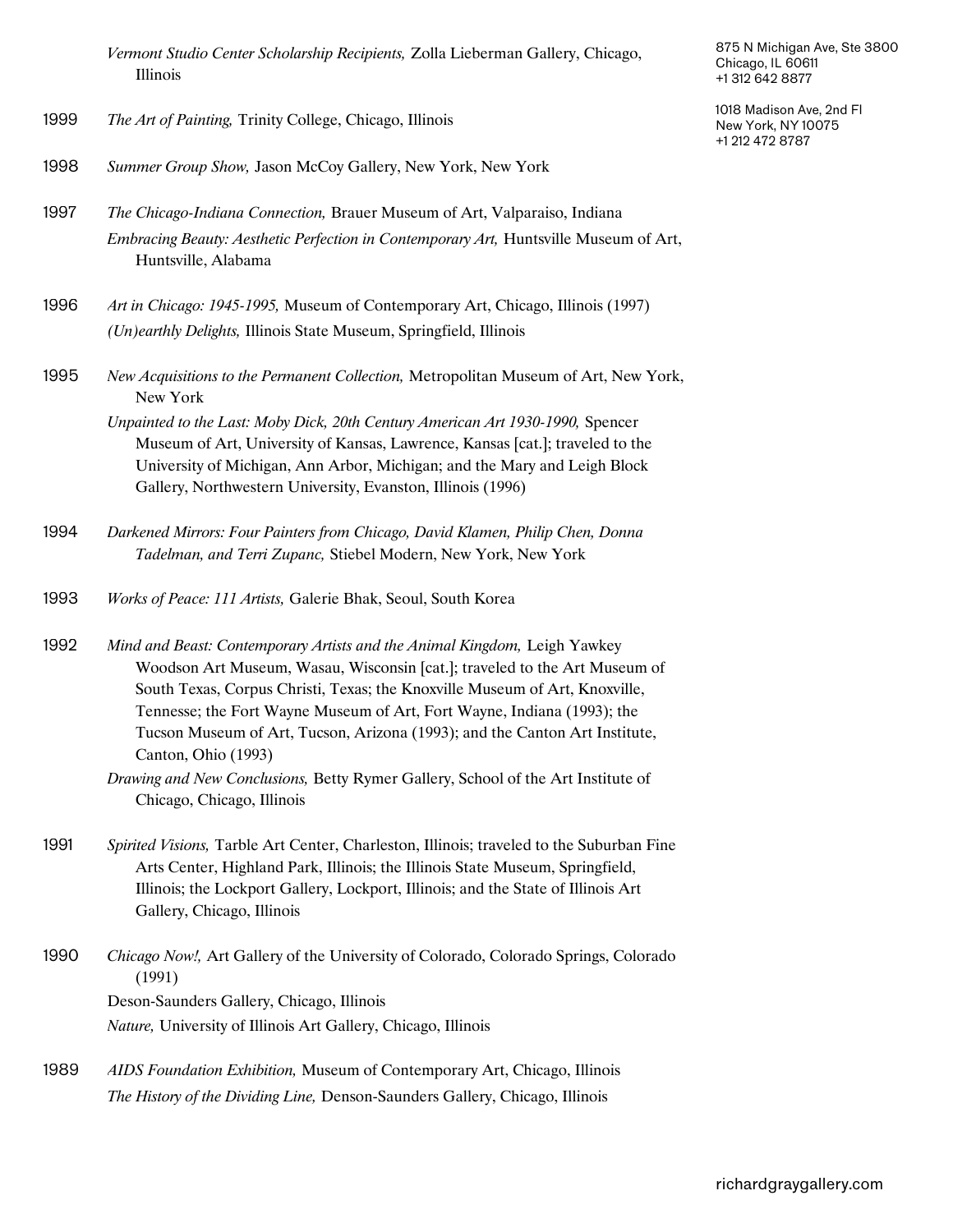*Recent Acquisitions from the Permanent Collection,* Museum of Contemporary Art, Chicago, Illinois 1988 *Art & the Law,* Metro Toronto Convention Centre, Toronto, Canada [cat.]; traveled to the Temple University Law School, Philadelphia, Pennsylvania; the Anderson Gallery, Richmond, Virginia; and the Rose Art Museum, Brandeis University,

Waltham, Massachusetts (1989)

*Illinois Artists,* Rockford Art Museum, Rockford, Illinois

- 1987 *Chicago, New York, Los Angeles,* Marianne Deson Gallery, Chicago, Illinois *On Nature,* Marianne Deson Gallery, Chicago, Illinois Ruth Braunstein Gallery, San Francisco, California
- 1986 *A New Generation,* Museum of Contemporary Art, Chicago, Illinois [cat.] *Alternative Media,* Northern Illinois University Gallery, Chicago, Illinois *Artists Go to Bat,* Marianne Deson Gallery, Chicago, Illinois [cat.] *Young Americans,* University of California, Mandeville Art Gallery, San Diego, California
- 1985 *Chicago and Vicinity Show,* Art Institute of Chicago, Chicago, Illinois [cat.] *36th Illinois Invitational,* Illinois State Museum, Springfield, Illinois *6/6 Show,* Artemisia Gallery and Chicago Filmmakers, Chicago, Illinois *Art for Young Collectors,* Renaissance Society, University of Chicago, Chicago, Illinois *Artist's Call,* Marianne Deson Gallery, Chicago, Illinois *Pilsen Artists,* Swen Parsons Gallery, Northern Illinois University, Dekalb, Illinois
- 1984 *Landscape,* Marianne Deson Gallery, Chicago, Illinois *Paintings & Sculpture Today,* Indianapolis Museum of Art, Indianapolis, Indiana [cat.]
- 1983 *Art for Young Collectors,* Renaissance Society, University of Chicago, Chicago, Illinois *Exhibition: Auction,* Krannert Art Museum, Champaign, Illinois

#### PUBLIC COLLECTIONS

Art Institute of Chicago, Chicago, Illinois Berkeley Art Museum and Pacific Film Archive, Berkeley, California Chazen Museum of Art, University of Wisconsin, Madison, Wisconsin City of Chicago, Illinois Crocker Art Museum, Sacramento, California Elmhurst Art Museum, Elmhurst, Illinois Fairfield University Art Museum, Fairfield University, Fairfield, Connecticut Fine Arts Museums of San Francisco, San Francisco, California Illinois State Museum, Springfield, Illinois Indiana University Northwest, Gary, Indiana Krannert Art Museum, University of Illinois, Urbana-Champaign, Illinois Los Angeles Museum of Contemporary Art, Los Angeles, California

875 N Michigan Ave, Ste 3800 Chicago, IL 60611 +1 312 642 8877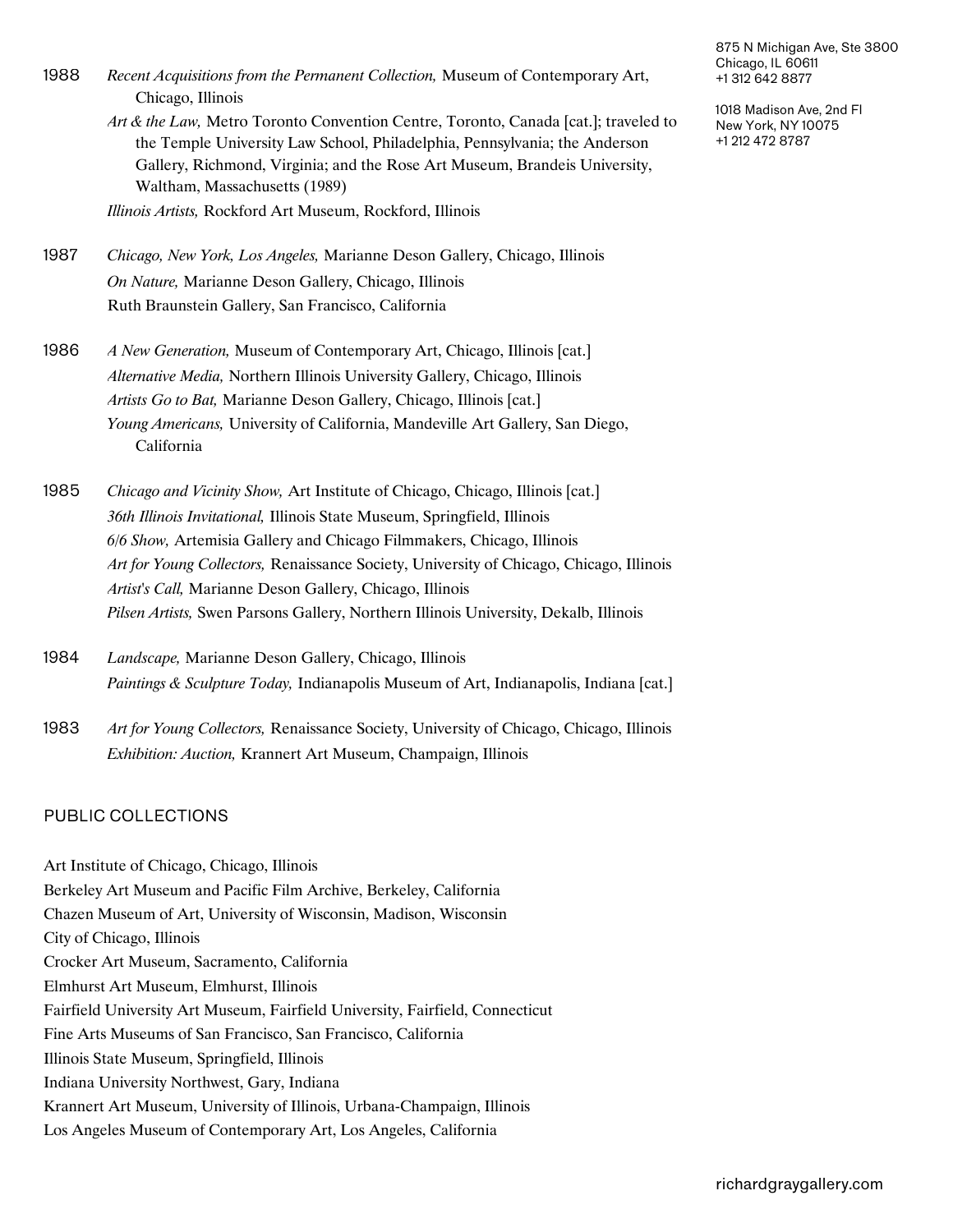McNay Art Museum, San Antonio, Texas Metropolitan Museum of Art, New York, New York Museum of Contemporary Art Chicago, Chicago, Illinois National Museum of Contemporary Art, Seoul, South Korea Rockford Art Museum, Rockford, Illinois San Francisco Museum of Modern Art, San Francisco, California University of Chicago, Chicago, Illinois Whitney Museum of American Art, New York, New York

# LECTURES & ARTIST TALKS

| 2017 | College for Creative Studies, Detroit, Michigan                                                                                                |
|------|------------------------------------------------------------------------------------------------------------------------------------------------|
| 2015 | Ed Paschke Art Center, Chicago, Illinois                                                                                                       |
| 2014 | College for Creative Studies, Detroit, Michigan<br>Indiana University East, Richmond, Indiana                                                  |
| 2012 | Syracuse University, Syracuse, New York                                                                                                        |
| 2011 | Graduate Critiques, MFA Program, School of the Art Institute of Chicago, Chicago,<br>Illinois                                                  |
|      | University of Texas, Austin, Texas                                                                                                             |
| 2010 | Graduate Critiques, MFA Program, School of the Art Institute of Chicago, Chicago,<br>Illinois                                                  |
|      | Trinity College, Palos Heights, Illinois                                                                                                       |
| 2009 | First Impressions, Lasting Impressions, Art Chicago, International Art Expo, Chicago,<br>Illinois                                              |
|      | M.F.A. Program, School of the Art Institute of Chicago, Chicago, Illinois                                                                      |
|      | Moderator, Art Fairs and Evaluation-How Art Fairs Influence our Judgments about Art,<br>Art Chicago, International Art Expo, Chicago, Illinois |
| 2008 | The History of Art Galleries in Chicago, Art Chicago, International Art Expo, Chicago,<br>Illinois                                             |
| 2006 | School of Art and Design, University of Illinois, Urbana-Champaign, Illinois                                                                   |
| 2005 | Trinity College, Palos Heights, Illinois                                                                                                       |
|      | University of Illinois, Urbana-Champaign, Illinois                                                                                             |
| 2004 | Art on the Move Tours, Art Institute of Chicago, Chicago, Illinois<br>University of Chicago, Chicago, Illinois                                 |
| 2003 | Chicago Humanities Festival, Chicago, Illinois                                                                                                 |

875 N Michigan Ave, Ste 3800 Chicago, IL 60611 +1 312 642 8877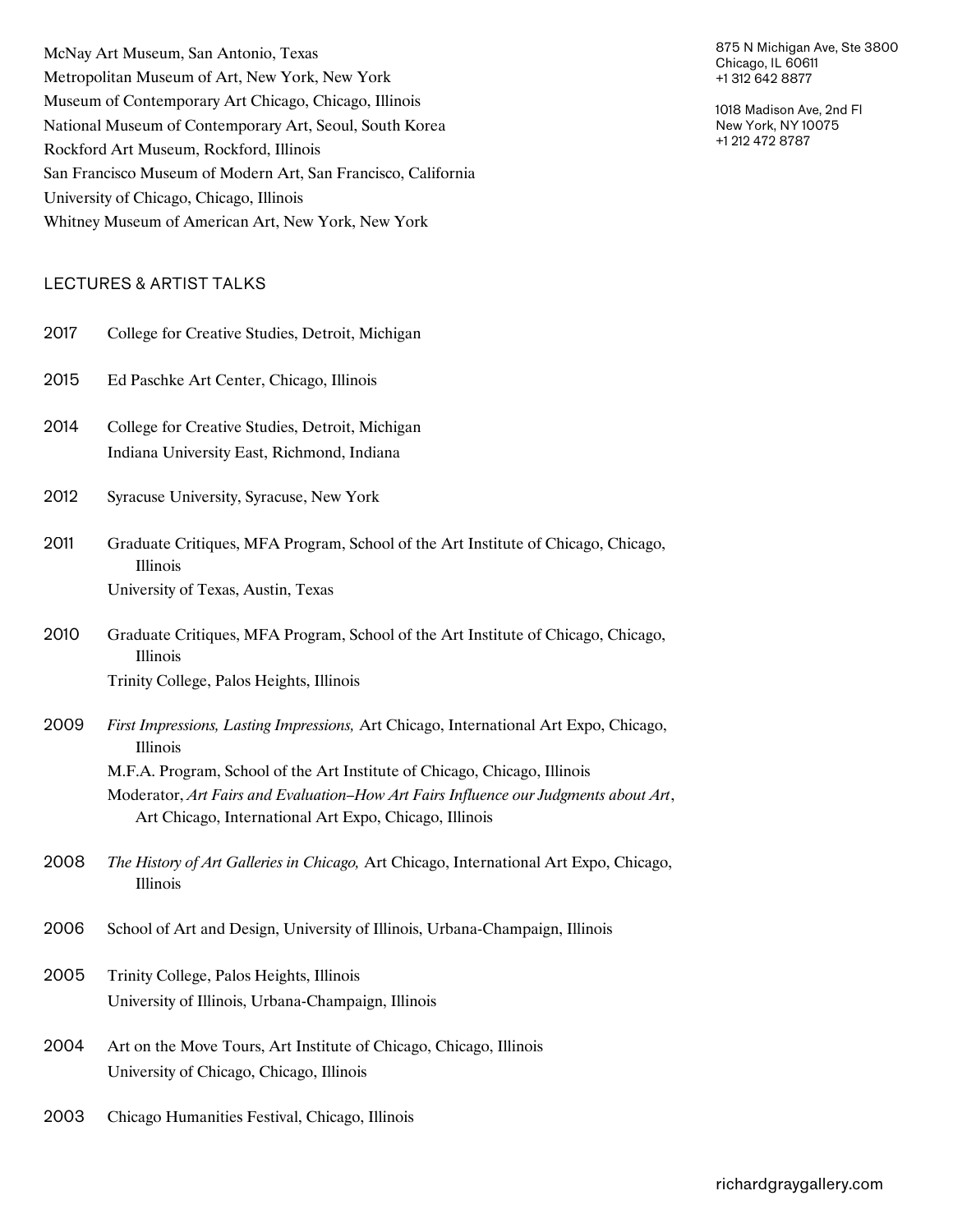University of Illinois, Urbana-Champaign, Illinois

- 2002 Chicago Humanities Festival, Chicago, Illinois Indiana University, Bloomington, Indiana
- 2001 University of Wisconsin, Madison, Wisconsin
- 2000 *Discussions on Modernism*, Chicago Symphony, Chicago, Illinois
- 1999 University of Wisconsin, Madison, Wisconsin
- 1998 Herron School of Art, Indianapolis, Indiana
- 1997 Art Encounters, Chicago, Illinois Art on the Move Tours, The Art Institute of Chicago, Chicago, Illinois Governors State University, University Park, Illinois
- 1996 *The Chicago-Indiana Connection,* Valparaiso University, Valparaiso, Indiana
- 1995 University of Illinois, Urbana-Champaign, Illinois
- Commencement, College of Art and Design, University of Illinois, Urbana-Champaign, Illinois 1993
- 1992 Old Dominion University, Norfolk, Virginia
- 1990 Indiana University at South Bend, South Bend, Indiana Northwesten University, Evanston, Illinois University of Illinois, Urbana-Champaign, Illinois
- 1989 School of the Art Institute of Chicago, Chicago, Illinois
- 1986 *Has Modernism Failed,* Museum of Contemporary Art, Chicago, Illinois

# ACADEMIC AND PROFESSIONAL POSITIONS:

- 2018– Founding Dean, School of the Arts, University Northwest, Gary, Indiana Present
- 2016–18 Dean & Professor of Fine Arts, College of Visual and Performing Arts, University of Massachusetts Dartmouth, Dartmouth, Massachusetts
- 2012 Chancellor's Professor, University Northwest, Gary, Indiana
- 1996– Professor of Fine Arts, Indiana University Northwest, Gary, Indiana 98

875 N Michigan Ave, Ste 3800 Chicago, IL 60611 +1 312 642 8877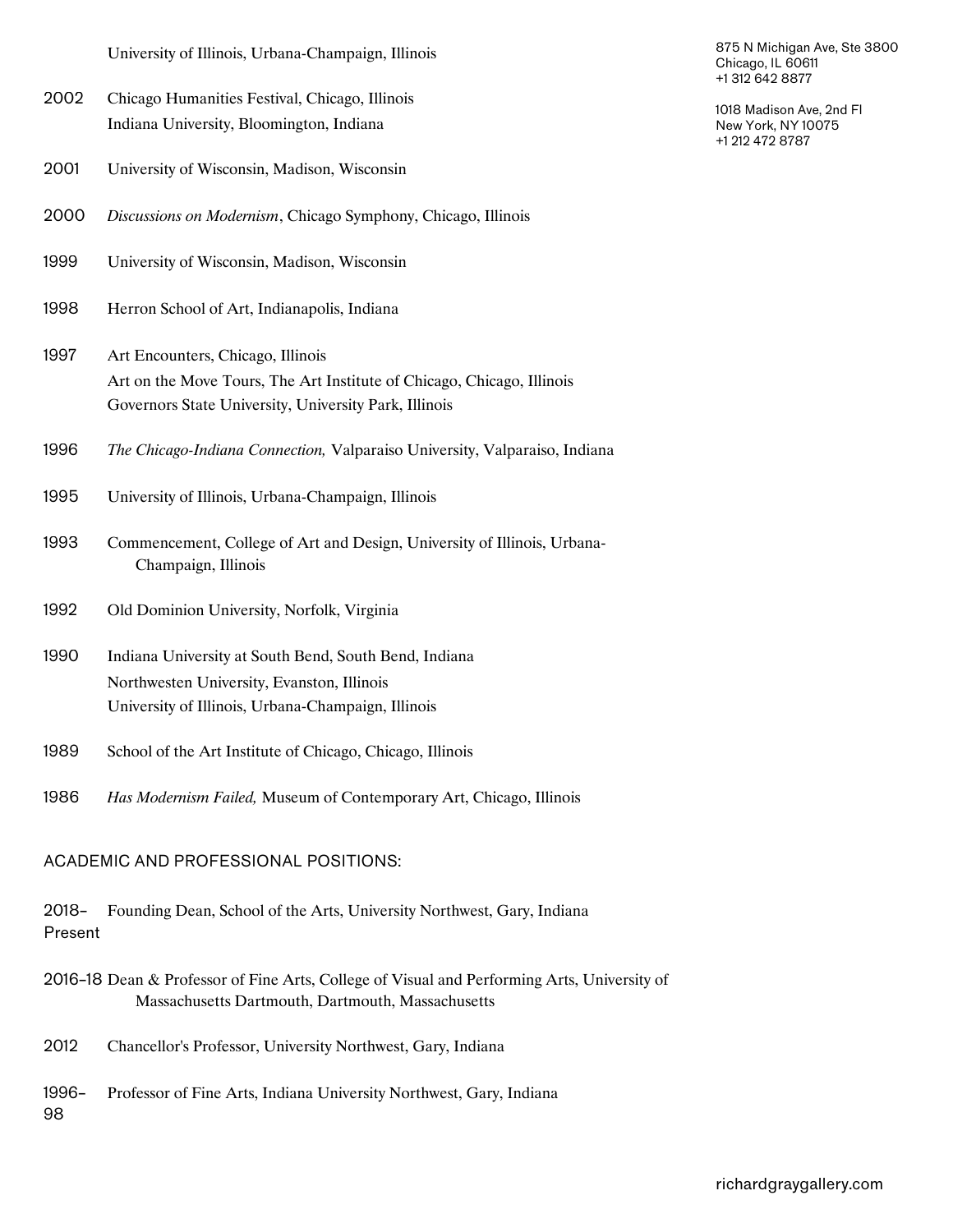1991–96 Associate Professor of Fine Arts, Indiana University Northwest, Gary, Indiana

1985–91 Assistant Professor of Fine Arts, Indiana University Northwest, Gary, Indiana

#### BIBLIOGRAPHY

- Osberg, Annabel. "Recontextualizing Pieces of Art History and Scraps of Everyday Life," *The Huffington Post,* May 2014.
- Weinberg, Lauren. "David Klamen," *ARTnews,* June 2007.
- Edwards, Steve. "Interview," *National Public Radio, 848, WBEZ,* Jan. 27, 2004.
- Artner, Alan. *Chicago Tribune,* Jan. 24, 2003.
- Edwards, Steve. "Interview," *National Public Radio, 848, WBEZ,* Nov. 2003.
- Lautman, Victoria. "Interview," *National Public Radio, 848, WBEZ,* Jan. 2003.
- Leffingwell, Edward. *Art in America*, 2003.
- "Recommended Exhibitions," *New Art Examiner,* Mar. 2001.
- Jilin Fine Arts Publishing. *Contemporary American Oil Painting,* 2000.
- Hawkins, Margaret. "Experts Debate True Beauty," *Chicago Sun-Times,* Feb. 26, 1999.
- Henry, Gerrit. *Art in America,* Mar. 1999.
- Weins, Ann. *New City,* Mar. 11, 1999.
- Holg, Garrett. "Art of the City," *Chicago Sun-Times,* Mar. 22, 1998.
- Lautman, Victoria. *Interview,* Oct. 1998.
- Polsky, Richard. *Art Market Guide to Contemporary American Art,* 1998.
- Holg, Garrett. *ARTnews,* Apr. 1997.
- Nelson, James R. *The Birmingham News,* Arts & Leisure, Jul. 6, 1997.
- Weins, Ann. *New Art Examiner,* Feb. 1997.
- Artner, Alan. *Chicago Tribune,* May 10, 1996.
- Artner, Alan. *Chicago Tribune,* Nov. 22, 1996.
- Hawkins, Margaret. *Chicago Sun Times,* Dec. 6 & 13, 1996.
- Sacek, Betty. *Post-Tribune Daily Magazine,* Gary, Indiana, Nov. 22, 1996.
- Weins, Ann. "1996's Top 5 Gallery Shows," *NewCity,* Dec. 26, 1996.
- Weins, Ann. *New Art Examiner,* Sept. 1996.
- Schultz, Elizabeth A. *Unpainted to the Last: Moby-Dick, Twentieth Century American Art, 1930 -1990,* University of Kansas Press, Lawrence, Kansas, 1995: p. 329, 330, 344.
- Borden, Jeff. "Forty Under 40," *Crain's Chicago Business,* Sept. 26–Oct. 2, 1994.
- Deal, Janice. "Local Talent," *Where/Chicago,* Nov. 1994: p.10.
- Artner, Alan. *Chicago Tribune,* Jul. 9, 1993: p. 66, Section 7.
- Holg, Garrett. "Review," *ARTnews,* Oct. 1993: p. 171, ill.
- Yood, James. "Review," *ArtForum,* Oct. 1993, ill.
- Carroll, Patty and Yood, James. *Spirited Visions,* University of Illinois Press, Urbana and Chicago, 1991.
- Apuleo, Carlo. *Next,* Mar. 1989.
- Caruso, Rossella. *Flash Art,* Feb.–Mar. 1989.
- "88 People to Watch in 1988" *Chicago Tribune,* Style, Jan. 1988.
- Baroch, Gail. *Rockford Register Star,* Mar. 4, 1988.

875 N Michigan Ave, Ste 3800 Chicago, IL 60611 +1 312 642 8877